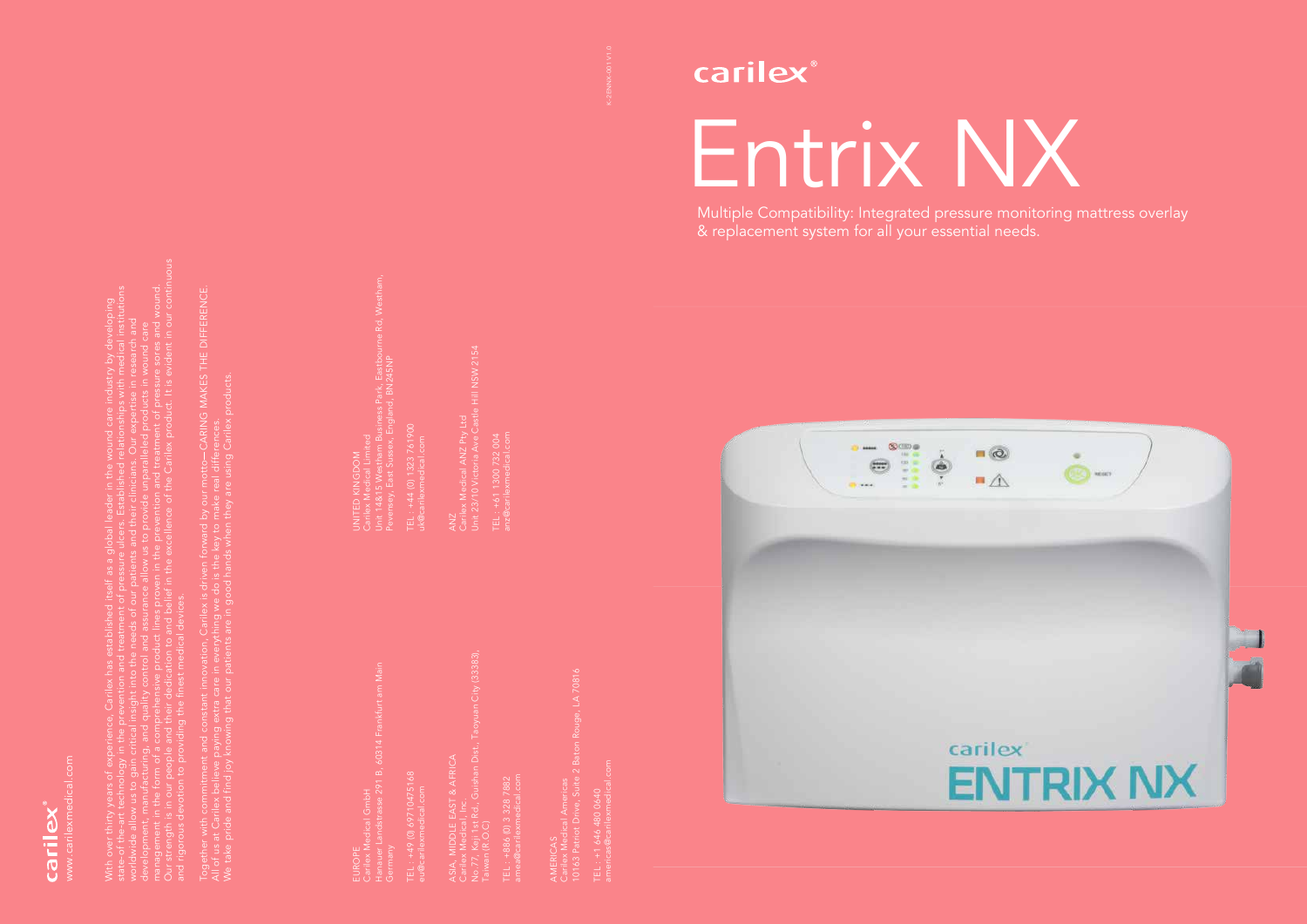## The Entrix NX Power Unit with IPS Technology.

It is the best example of the affordable quality. Entrix NX benefits from Carilex' s deep knowledge in the therapeutic support surface. It is equipped with the most sophisticated Carilex IPS technology which guarantee the best performance with the low medium risk patients. The pump is suitable for two different mattress

- Entrix 5 Mattress Overlay
- Entrix Lux Mattress Replacement

Provide both dynamic and static functions to meet individual patient's need.

Audible and visual power failure alarms to alert caregivers in case of abnormal power outage.

#### Memory Recall

Restores to the previous setting automatically after abnormal power outage.



Disable the audible indicator system.

Responds to patient movements on mattress by automatically adjusting internal mattress pressure.

## 2) Low Pressure Alarm

Audible and visible alert to notify when abnormal internal pressure occurs.

Compatiable with mutiple mattress sizes which can be selected at start up.



# 1) Intelligent Pressure Sensing

## Multiple Compatibility: Integrated pressure monitoring mattress overlay & replacement system for all your essential needs.

# Dynamic / Static Therapy Modes 4

## Power Failure Alarm 5

#### Alarm Mute 6

## Mattress Size Selection 3

Simple but powerful, the Carilex Entrix NX is a cost effective therapy support surface that offers a combination of dynamic and static modes to meet individual patient's need. Working with the state-of-the-art IPS technology, Entrix NX's intelligent pressure monitoring system keeps an eye on the mattress 24 hours a day, ensuring the patient receives pressure relief or pressure redistribution at all times. Adjustable weight settings for different body types, low pressure alert in case of abnormal pressure drop or power failure. Comes with 4 Directional Stretch coverlet for durability and comfort. Entrix NX is the perfect example of affordable quality, it provides all the essential features needed for optimal therapy and much to medium risk patients, and most suitable for hospital, homecare and nursing home environments.

The IPS Technology, Intelligent Pressure Sensing Technology, responds to patient movements on mattress by automatically adjusting mattress pressure, which allows Entrix NX to regulate airflow and continuously provide a total envelopment for our patients. Carilex is the first brand in the industry to master IPS. This gives us more experience and vast knowledge in the technology that is years ahead of our competitors.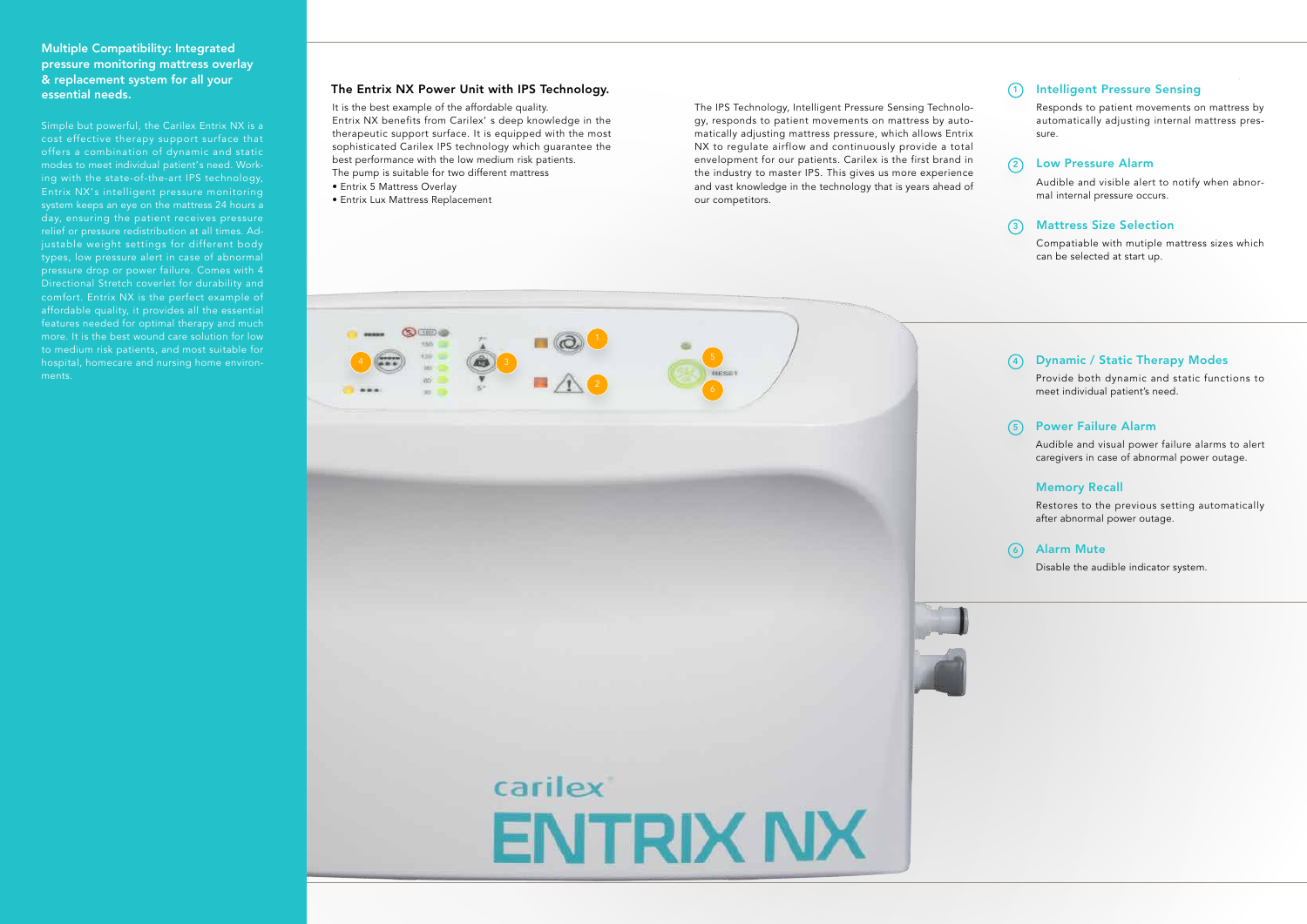## The Entrix NX Mattresses

The Carilex Entrix 5 Mattress Overlay System and the Entrix Lux Mattress Replacement System (with optional foam base) are designed to facilitate blood circulation and provide maximum tissue pressure redistribution and relief for treating and preventing pressure injuries. It is the ideal therapy system providing low noise level and comfortable modular cell design for superior sleeping quality.

#### Quick Connect Coupling  $(10)$

#### Patient Envelopment

Envelop and off load patient body mass by expanding the therapy contact area and depth.

#### 7) Four Directional Stretch Coverlet

High quality washable, four-way stretch, shear force reduction, while providing excellent moisture permeability.

#### 8) Cable Management

Cable management on the side for no fuss cable and cord management.

#### **CPR**  $\odot$

Unique CPR designs that deflate the entire mattress within seconds.

Provides an easy connection between power unit and mattress.

#### Optional Foam Base 11

Extra 2" foam protection for patient support.